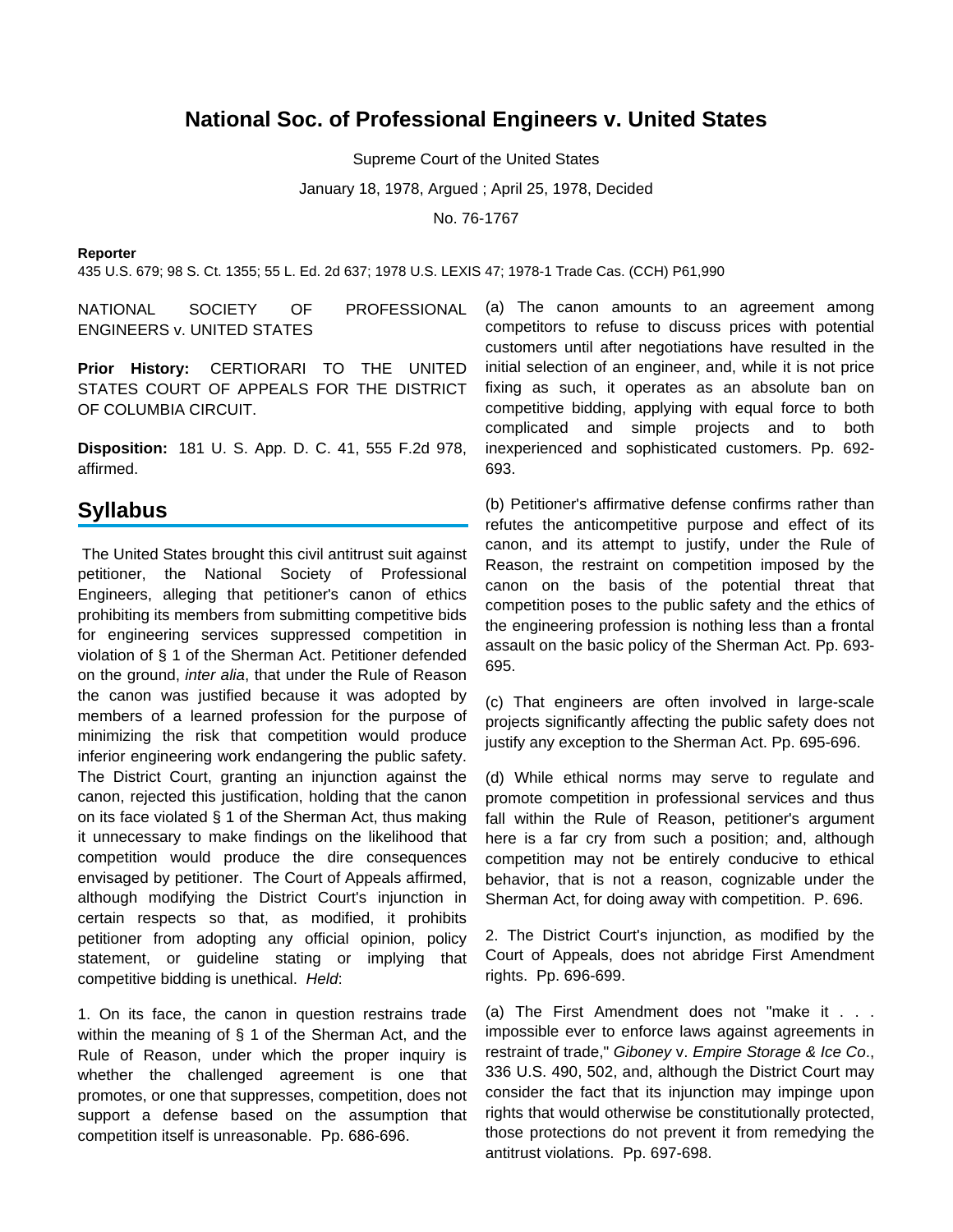(b) The standard against which the injunction must be judged is whether the relief represents a reasonable method of eliminating the consequences of the illegal conduct, and the injunction meets this standard. P. 698.

(c) If petitioner wishes to adopt some other ethical guideline more closely confined to the legitimate objective of preventing deceptively low bids, it may move the District Court to modify its injunction. Pp. 698- 699.

**Counsel:** Lee Loevinger argued the cause for petitioner. With him on the briefs was Martin Michaelson.

Howard E. Shapiro argued the cause for the United States. With him on the brief were Solicitor General McCree, Assistant Attorney General Shenefield, and Robert B. Nicholson.

**Judges:** STEVENS, J., delivered the opinion of the Court, in which STEWART, WHITE, MARSHALL, and POWELL, JJ., joined, and in Parts I and III of which BLACKMUN and REHNQUIST, JJ., joined. BLACKMUN, J., filed an opinion concurring in part and concurring in the judgment, in which REHNQUIST, J., joined, post, p. 699. BURGER, C. J., filed an opinion concurring in part and dissenting in part, post, p. 701. BRENNAN, J., took no part in the consideration or decision of the case.

**Opinion by:** STEVENS

# **Opinion**

[\*681] [\*\*\*643] [\*\*1360] MR. JUSTICE STEVENS delivered the opinion of the Court.

This is a civil antitrust case brought by the United States to nullify an association's canon of ethics prohibiting competitive bidding by its members. The question is whether the canon may be justified under the Sherman Act, 26 Stat. 209, as amended, 15 U. S. C. § 1 et seq. (1976 ed.), because it was adopted by members of a learned profession for the purpose of minimizing the risk that competition would produce inferior engineering work endangering the public safety. The District Court rejected this justification without making any findings on the likelihood that competition would produce the dire consequences foreseen by the association. <sup>1</sup> The Court of Appeals affirmed. <sup>2</sup> [\*\*\*644]

We granted certiorari to decide whether the District Court should have considered the factual basis for the proffered justification before rejecting it. 434 U.S. 815. Because we are satisfied that the asserted defense rests on a fundamental misunderstanding of the Rule of Reason frequently applied in antitrust litigation, we affirm.

I

Engineering is an important and learned profession. There are over 750,000 graduate engineers in the United States, of whom about 325,000 are registered as professional engineers. Registration requirements vary from State to State, but usually require the applicant to be a graduate engineer with at least [\*682] four years of practical experience and to pass a written examination. About half of those who are registered engage in consulting engineering on a fee basis. They perform services in connection with the study, design, and construction of all types of improvements to real property -- bridges, office buildings, airports, and factories are examples. Engineering fees, amounting to well over \$ 2 billion each year, constitute about 5% of total construction costs. In any given facility, approximately 50% to 80% of the cost of construction is the direct result of work performed by an engineer concerning the systems and equipment to be incorporated in the structure.

The National Society of Professional Engineers (Society) was organized in 1935 to deal with the nontechnical aspects of engineering practice, including the promotion of the professional, social, and economic interests of its members. Its present membership of 69,000 resides throughout the United States and in some foreign countries. Approximately 12,000 members are consulting engineers who offer their services to governmental, industrial, and private clients. Some Society members are principals or chief executive officers of some of the largest engineering firms in the country.

The charges of a consulting engineer may be computed

<sup>1</sup> 389 F.Supp. 1193 (DC 1974).

<sup>2</sup> 181 U. S. App. D. C. 41, 555 F.2d 978 (1977). When the District Court's original judgment was entered, petitioner was entitled to appeal directly to this Court. We vacated the District Court's judgment for reconsideration in the light of our then recent decision in Goldfarb v. Virginia State Bar, 421 U.S. 773. 422 U.S. 1031. After reconsideration, the District Court re-entered its original judgment, 404 F.Supp. 457 (DC 1975), and petitioner then appealed to the Court of Appeals.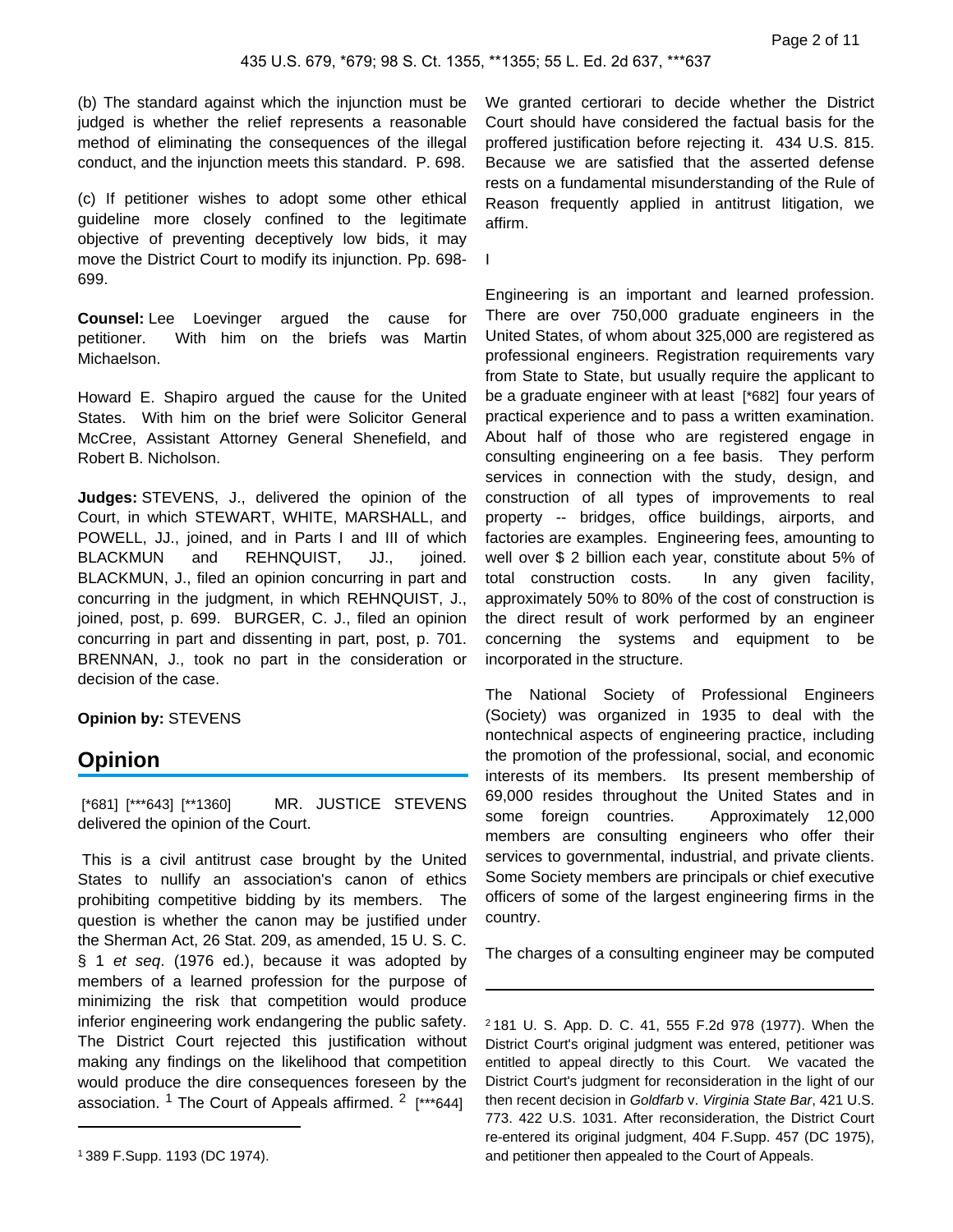in different ways. He may charge the client a percentage of the cost of the project, may set his fee at his actual cost plus overhead plus a reasonable profit, may charge fixed rates per hour for different types of work, may perform an assignment for a specific sum, or he may combine one or more of these approaches. Suggested fee schedules for particular types of services in certain areas have been promulgated from time to time by various local societies. This case does not, however, involve any claim that the National Society has tried to fix specific fees, or even a [\*\*1361] specific method of calculating fees. It involves a charge that the members of the Society have unlawfully agreed to refuse to negotiate or even to discuss the question of fees until after a prospective client has selected [\*\*\*645] the [\*683] engineer for a particular project. Evidence of this agreement is found in § 11 (c) of the Society's Code of Ethics, adopted in July 1964.<sup>3</sup>

The District Court found that the Society's Board of Ethical Review has uniformly interpreted the "ethical rules against competitive bidding for engineering services as prohibiting the submission of any form of price information to a prospective customer which would enable that customer to make a price comparison on engineering services." <sup>4</sup> If the client requires that such

information be provided, then § 11 (c) imposes an [\*684] obligation upon the engineering firm to withdraw from consideration for that job. The Society's Code of Ethics thus "prohibits engineers from both soliciting and submitting such price information," 389 F.Supp. 1193, 1206 (DC 1974),  $5$  and seeks to preserve the profession's "traditional" method of selecting professional engineers. Under the traditional method, the client initially selects an engineer on the basis of background and reputation, not price. <sup>6</sup>

In 1972 the Government filed its complaint against the Society alleging that members had agreed to abide by canons of ethics prohibiting the submission of competitive bids for engineering services and that, in consequence, price competition among the members had been suppressed and customers had been deprived of the benefits of free and open competition. The complaint [\*\*\*646] prayed for an injunction terminating the unlawful agreement.

In its answer the Society admitted the essential facts alleged by the Government and pleaded a series of affirmative defenses, only one of which remains in issue. In that defense, the Society averred that the standard set out in the Code of Ethics was reasonable because competition among professional [\*\*1362] engineers was contrary to the public interest. It was averred that it would be cheaper and easier for an engineer "to design and specify inefficient and

<sup>4</sup> 389 F.Supp., at 1206. In addition to § 11 (c) of the Society's Code of Ethics, see n. 3, supra, the Society's Board of Directors has adopted various "Professional Policy" statements. Policy statement 10-F was issued to "make it clear beyond all doubt" that the Society opposed competitive bidding for all engineering projects. 389 F.Supp., at 1206. This policy statement was replaced in 1972 by Policy 10-G which permits price quotations for certain types of engineering work -- in particular, research and development projects.

<sup>5</sup> Although the Society argues that it has never "enforced" its ban on competitive bidding, Reply Brief for Petitioner 15-18, the District Court specifically found that the record "[supports] a finding that NSPE and its members actively pursue a course of policing adherence to the competitive bid ban through direct and indirect communication with members and prospective clients." 389 F.Supp., at 1200. This finding has not been challenged as clearly erroneous.

<sup>6</sup> Having been selected, the engineer may then, in accordance with the Society's canons of ethics, negotiate a satisfactory fee arrangement with the client. If the negotiations are unsuccessful, then the client may withdraw his selection and approach a new engineer. Id., at 1215.

<sup>&</sup>lt;sup>3</sup> That section, which remained in effect at the time of trial, provided:

<sup>&</sup>quot;Section 11 -- The Engineer will not compete unfairly with another engineer by attempting to obtain employment or advancement or professional engagements by competitive bidding . . . .

<sup>&</sup>quot;c. He shall not solicit or submit engineering proposals on the basis of competitive bidding. Competitive bidding for professional engineering services is defined as the formal or informal submission, or receipt, of verbal or written estimates of cost or proposals in terms of dollars, man days of work required, percentage of construction cost, or any other measure of compensation whereby the prospective client may compare engineering services on a price basis prior to the time that one engineer, or one engineering organization, has been selected for negotiations. The disclosure of recommended fee schedules prepared by various engineering societies is not considered to constitute competitive bidding. An Engineer requested to submit a fee proposal or bid prior to the selection of an engineer or firm subject to the negotiation of a satisfactory contract, shall attempt to have the procedure changed to conform to ethical practices, but if not successful he shall withdraw from consideration for the proposed work. These principles shall be applied by the Engineer in obtaining the services of other professions." App. 9951.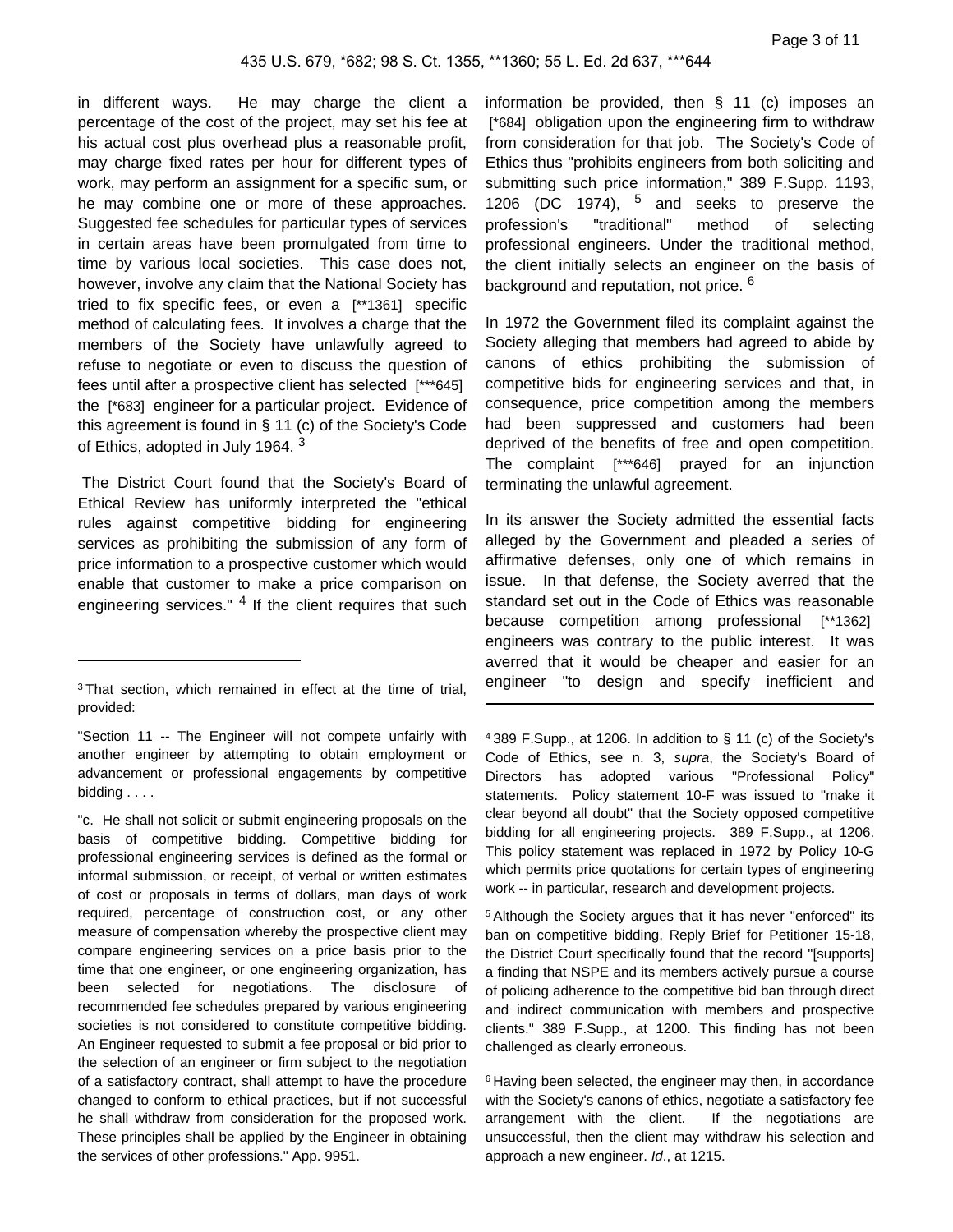unnecessarily expensive structures and [\*685] methods of construction." <sup>7</sup> Accordingly, competitive pressure to offer engineering services at the lowest possible price would adversely affect the quality of engineering. Moreover, the practice of awarding engineering contracts to the lowest bidder, regardless of quality, would be dangerous to the public health, safety, and welfare. For these reasons, the Society claimed that its Code of Ethics was not an "unreasonable restraint of interstate trade or commerce."

The parties compiled a voluminous discovery and trial record. The District Court made detailed findings about the [\*686] engineering profession, the Society, its members' participation in interstate commerce, the history of the ban on competitive bidding, and certain incidents in which the ban appears to have been

"(b) Experience has demonstrated that competitive bidding for professional engineering services is inconsistent with securing for the recipients of such services the most economical projects or structures. Testing, calculating and designing the most economical and efficient structures and methods of construction is complex, difficult and expensive. It is cheaper and easier to design and specify inefficient and unnecessarily expensive structures and methods of construction. Consequently, if professional engineers are required by competitive pressures to submit bids in order to obtain employment of their services, the inevitable tendency will be to offer professional engineering services at the lowest possible price. Although this may result in some lowering of the cost of professional engineering services it will inevitably result in increasing the overall cost and decreasing the efficiency of those structures and projects which require professional engineering design and specification work.

"(c) Experience has also demonstrated that competitive bidding in most instances and situations results in an award of the work to be performed to the lowest bidder, regardless of other factors such as ability, experience, expertise, skill, capability, learning and the like, and that such awards in the case of professional engineers endanger the public health, welfare and safety.

"(d) For the aforesaid reasons, the provisions of the NSPE Code of Ethics set out above are not, in any event, in unreasonable restraint of interstate trade or commerce." App. 21-22.

violated or enforced. The District Court did not, however, make any finding on the question whether, or to what extent, competition had led to inferior engineering work which, in turn, had adversely affected the public health, safety, or welfare. That inquiry was considered unnecessary because the court was convinced that the ethical prohibition against competitive bidding was "on its face a tampering with the price structure of engineering fees in violation of § 1 of the Sherman Act." 389 F.Supp., at 1200.

[\*\*\*647] Although it modified the injunction entered by the District Court, <sup>8</sup> the Court of Appeals affirmed its conclusion that the agreement was unlawful on its face and therefore "illegal without regard to claimed or possible benefits." 181 U. S. App. D. C. 41, 47, 555 F.2d 978, 984.

II

In Goldfarb v. Virginia State Bar, 421 U.S. 773, the Court held that a bar association's rule prescribing minimum fees for legal services violated § 1 of the Sherman Act. In that opinion the Court noted that certain practices by members of a learned profession might survive scrutiny under the Rule of Reason even though they would be viewed as a violation of the Sherman Act in another context. The Court said:

[\*\*1363] "The fact that a restraint operates upon a profession as distinguished from a business is, of course, relevant in determining whether that particular restraint violates the [\*687] Sherman Act. It would be unrealistic to view the practice of professions as interchangeable with other business activities, and automatically to apply to the professions antitrust concepts which originated in other areas. The public service aspect, and other features of the professions may require that a particular practice, which could properly be viewed as a violation of the Sherman Act in another context, be treated differently. We intimate no view on any other situation than the one with which we are confronted today." 421 U.S., at 788-789, n. 17.

Relying heavily on this footnote, and on some of the

<sup>&</sup>lt;sup>7</sup> The entire defense pleaded in the answer reads as follows:

<sup>&</sup>quot;18. (a) The principles and standards contained in the NSPE Code of Ethics, particularly those contained in that part of the NSPE Code of Ethics set out above, are reasonable, necessary to the public health, safety and welfare insofar as they are affected by the work of professional engineers, and serve the the public interest.

<sup>&</sup>lt;sup>8</sup> The Court of Appeals struck down the portion of the District Court's decree that ordered the Society to state that it did not consider competitive bidding to be unethical. 181 U. S. App. D. C., at 47, 555 F.2d, at 984. The court reasoned that this provision was "more intrusive than necessary to achieve fulfillment of the governmental interest." Ibid. The Government has not petitioned for review of that decision.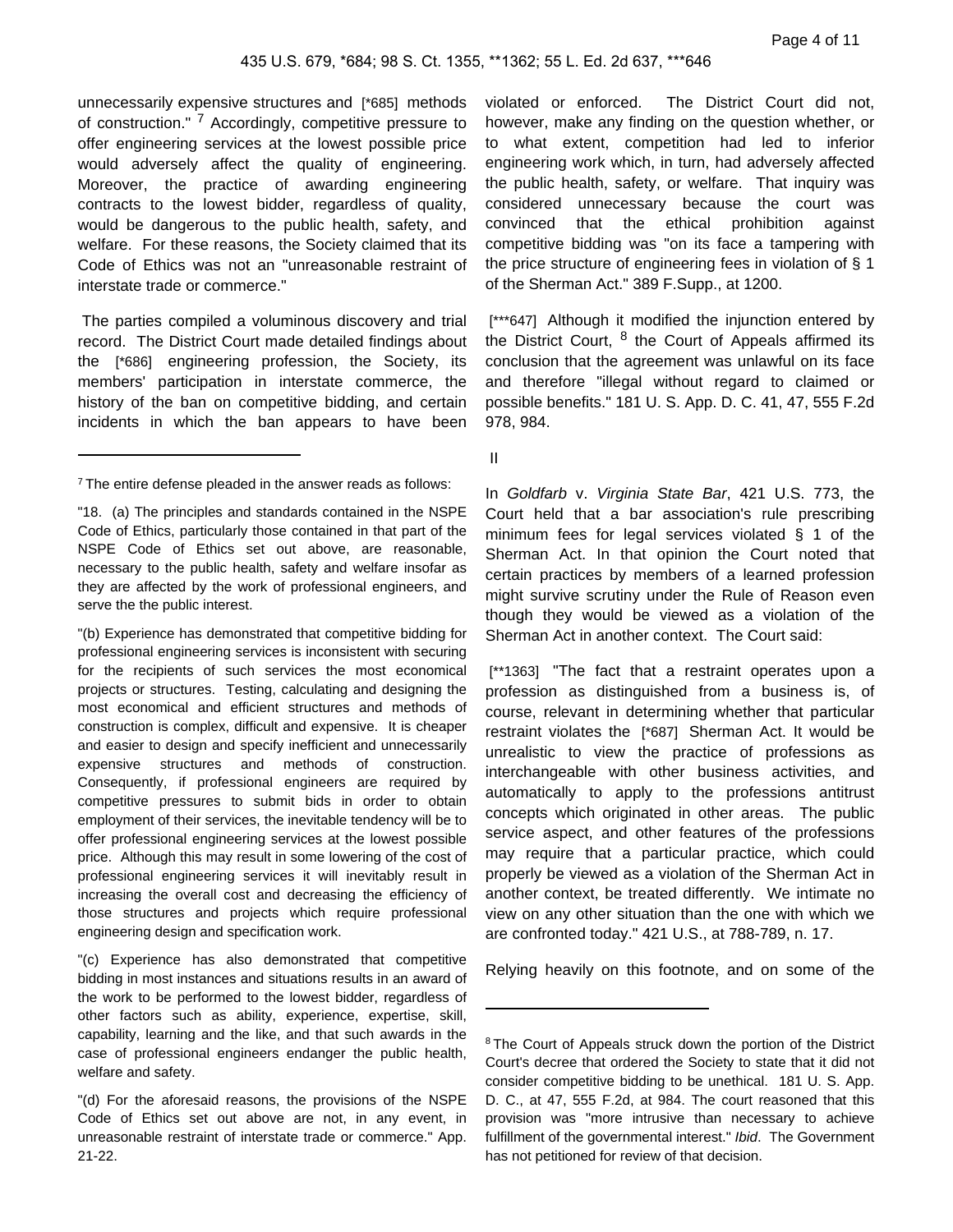major cases applying a Rule of Reason -- principally Mitchel v. Reynolds, 1 P. Wms. 181, 24 Eng. Rep. 347 (1711); Standard Oil Co. v. United States, 221 U.S. 1; Chicago Board of Trade v. United States, 246 U.S. 231; and Continental T. V., Inc. v. GTE Sylvania Inc., 433 U.S. 36 -- petitioner argues that its attempt to preserve the profession's traditional method of setting fees for engineering services is a reasonable method of forestalling the public harm which might be produced by unrestrained competitive bidding. To evaluate this argument it is necessary to identify the contours of the Rule of Reason and to discuss its application to the kind of justification asserted by petitioner.

#### A. The Rule of Reason.

One problem presented by the language of § 1 of the Sherman Act is that it cannot mean what it says. The statute says that "every" contract that restrains trade is unlawful. <sup>9</sup> But, as Mr. Justice Brandeis perceptively noted, restraint is the [\*\*\*648] very [\*688] essence of every contract;  $10$  read literally, § 1 would outlaw the entire body of private contract law. Yet it is that body of law that establishes the enforceability of commercial agreements and enables competitive markets -- indeed, a competitive economy -- to function effectively.

 [3]Congress, however, did not intend the text of the Sherman Act to delineate the full meaning of the statute or its application in concrete situations. The legislative history makes it perfectly clear that it expected the courts to give shape to the statute's broad mandate by drawing on common-law tradition. <sup>11</sup> The Rule of

10

"But the legality of an agreement or regulation cannot be determined by so simple a test, as whether it restrains competition. Every agreement concerning trade, every regulation of trade, restrains. To bind, to restrain, is of their very essence." Chicago Board of Trade v. United States, 246 U.S. 231, 238.

See also United States v. Topco Associates, 405 U.S. 596, 606:

"Were § 1 to be read in the narrowest possible way, any commercial contract could be deemed to violate it."

Reason, with its origins in common-law precedents long antedating the Sherman Act, has served that purpose. It has been used to give the Act both flexibility and definition, and its central principle of antitrust analysis has remained constant. Contrary to its name, the Rule does not open the field of antitrust inquiry to any argument in favor of a challenged restraint that may fall within the realm of reason. Instead, it focuses directly on the challenged restraint's impact on competitive conditions.

This principle is apparent in even the earliest of cases applying the Rule of Reason, Mitchel v. Reynolds, supra. Mitchel involved the enforceability of a promise by [\*\*1364] the seller of a bakery that he would not compete with the purchaser of his business. The covenant was for a limited time and applied only to the area in which the bakery had operated. It was therefore upheld as reasonable, even though it deprived the [\*689] public of the benefit of potential competition. The long-run benefit of enhancing the marketability of the business itself -- and thereby providing incentives to develop such an enterprise -- outweighed the temporary and limited loss of competition. <sup>12</sup>

[4] The Rule of Reason suggested by Mitchel v. Reynolds has been regarded as a standard for testing the enforceability of covenants in restraint of trade which are ancillary to a legitimate transaction, such as an employment contract or the sale of a going business. Judge (later Mr. Chief Justice) Taft so interpreted the Rule in his classic rejection of the argument that competitors may lawfully agree to sell their goods at the same price as long as the agreed-upon price is reasonable. United States v. Addyston Pipe & Steel Co., 85 F. 271, 282-283 (CA6 1898), aff'd, 175 U.S. 211. [\*\*\*649] That case, and subsequent decisions by this Court, unequivocally foreclose an interpretation of the Rule as permitting an inquiry into the reasonableness of the prices set by private agreement.

<sup>11</sup> See 21 Cong. Rec. 2456 (1890) (comments of Sen. Sherman); see generally H. Thorelli, Federal Antitrust Policy 228-229 (1955).

<sup>12</sup> "4thly, The fourth reason is in favour of these contracts, and is, that there may happen instances wherein they may be useful and beneficial, as . . . in case of an old man, who finding himself under such circumstances either of body or mind, as that he is likely to be a loser by continuing his trade, in this case it will be better for him to part with it for a consideration, that by selling his custom, he may procure to himself a livelihood, which he might probably have lost, by trading longer." 1 P. Wms., at 191, 24 Eng. Rep., at 350.

<sup>9</sup> Section 1 of the Sherman Act, as set forth in 15 U. S. C. § 1 (1976 ed.), provides:

<sup>&</sup>quot;Every contract, combination in the form of trust or otherwise, or conspiracy, in restraint of trade or commerce among the several States, or with foreign nations, is declared to be illegal. . . ."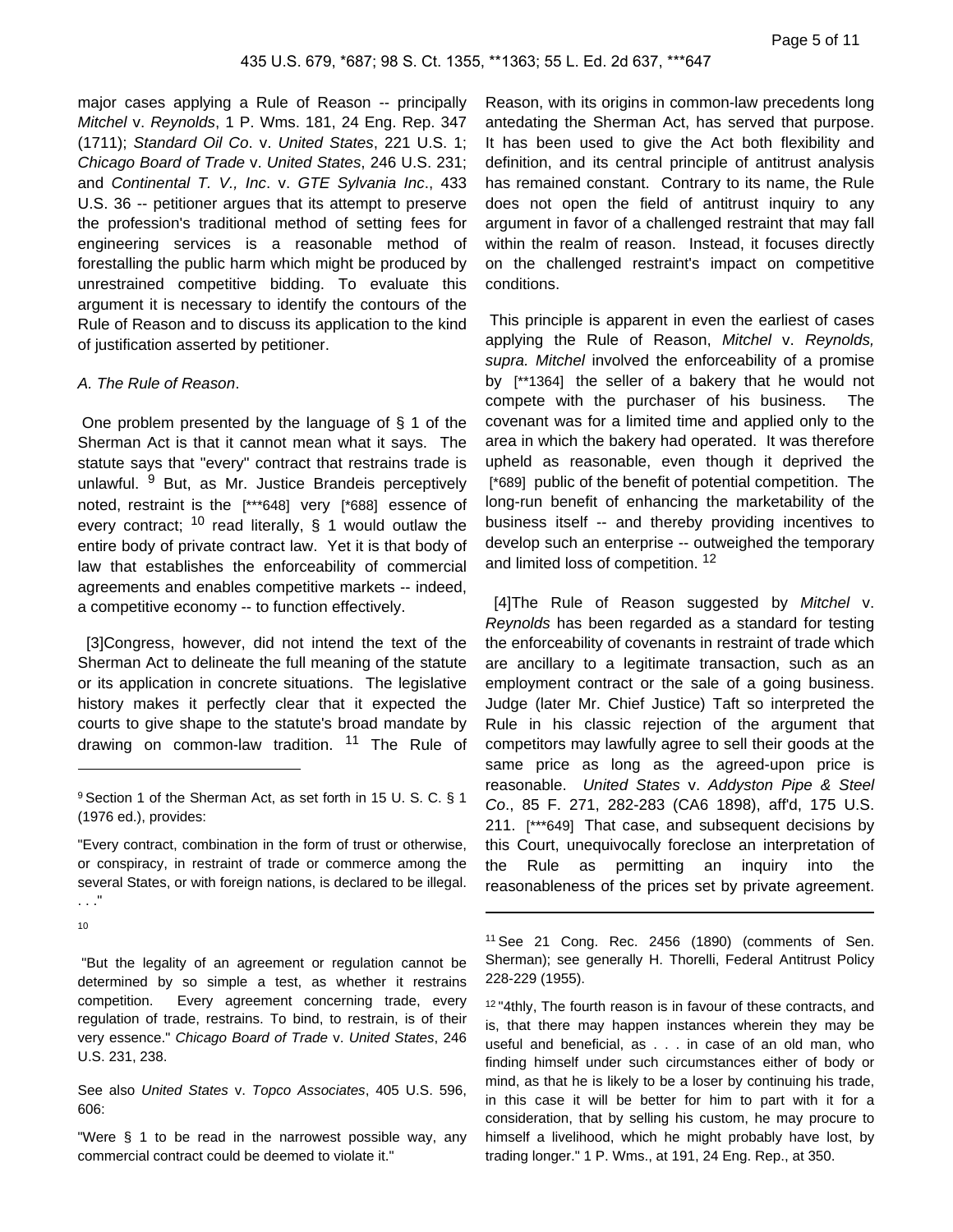13

### [5]

[6]The early cases also foreclose the argument that because of the special characteristics of a particular industry, monopolistic arrangements will better promote trade and commerce than competition. United States v. Trans-Missouri Freight Assn., 166 U.S. 290; United States v. Joint Traffic Assn., 171 U.S. 505, 573-577. That kind of argument is properly addressed to Congress and may justify an exemption from the statute for  $[^*690]$  specific industries, <sup>14</sup> but it is not permitted by the Rule of Reason. As the Court observed in Standard Oil Co. v. United States, 221 U.S., at 65, "restraints of trade within the purview of the statute . . . [cannot] be taken out of that category by indulging in general reasoning as to the expediency or nonexpediency of having made the contracts or the wisdom or want of wisdom of the statute which prohibited their being made. "

[7]The test prescribed in Standard Oil is whether the challenged contracts or acts "were unreasonably restrictive of competitive conditions." Unreasonableness under that test could be based either (1) on the nature or character of the contracts, or (2) on surrounding circumstances giving rise to the inference or presumption that they were intended to restrain trade and enhance prices. <sup>15</sup> Under either branch of the

<sup>15</sup> "Without going into detail and but very briefly surveying the whole field, it may be with accuracy said that the dread of enhancement of prices and of other wrongs which it was thought would flow from the undue limitation on competitive conditions caused by contracts or other acts of individuals or corporations, led, as a matter of public policy, to the prohibition or treating as illegal all contracts or acts which were unreasonably restrictive of competitive conditions, either from the nature or character of the contract or act or where the surrounding circumstances were such as to justify the

[\*\*1365] test, the inquiry is confined to a consideration of impact on competitive conditions. <sup>16</sup>

[\*691] [9]In [\*\*\*650] this respect the Rule of Reason has remained faithful to its origins. From Mr. Justice Brandeis' opinion for the Court in Chicago Board of Trade to the Court opinion written by MR. JUSTICE POWELL in Continental T. V., Inc., the Court has adhered to the position that the inquiry mandated by the Rule of Reason is whether the challenged agreement is one that promotes competition or one that suppresses competition. "The true test of legality is whether the restraint imposed is such as merely regulates and perhaps thereby promotes competition or whether it is such as may suppress or even destroy competition." 246 U.S., at 238, quoted in 433 U.S., at 49 n. 15.<sup>17</sup>

conclusion that they had not been entered into or performed with the legitimate purpose of reasonably forwarding personal interest and developing trade, but on the contrary were of such a character as to give rise to the inference or presumption that they had been entered into or done with the intent to do wrong to the general public and to limit the right of individuals, thus restraining the free flow of commerce and tending to bring about the evils, such as enhancement of prices, which were considered to be against public policy." 221 U.S., at 58.

<sup>16</sup> Throughout the Court's opinion the emphasis is on economic conceptions. For instance, the Court's description of the common-law treatment of engrossing and forestalling statutes noted that contracts which had been illegal on their face were later recognized as reasonable because they tended to promote competition. Id., at 55. As was pointed out in the Report of the Attorney General's National Committee To Study the Antitrust Laws 11 (1955):

"While Standard Oil gave the courts discretion in interpreting the word 'every' in Section 1, such discretion is confined to consideration of whether in each case the conduct being reviewed under the Act constitutes an undue restraint of competitive conditions, or a monopolization, or an attempt to monopolize. This standard permits the courts to decide whether conduct is significantly and unreasonably anticompetitive in character or effect; it makes obsolete once prevalent arguments, such as, whether monopoly arrangements would be socially preferable to competition in a particular industry, because, for example, of high fixed costs or the risks of 'cut-throat' competition or other similar unusual conditions."

<sup>17</sup> In Continental T. V., Inc., the Court explained the Rule of Reason standard as follows:

"Under this rule, the factfinder weighs all of the circumstances

<sup>13</sup> 85 F., at 293. See also United States v. Trans-Missouri Freight Assn., 166 U.S. 290, 340-342.

<sup>14</sup> Congress has exempted certain industries from the full reach of the Sherman Act. See, e. g., 7 U. S. C. §§ 291-292 (1976 ed.) (Capper-Volstead Act, agricultural cooperatives); 15 U. S. C. §§ 1011-1013 (1976 ed.) (McCarran-Ferguson Act, insurance); 49 U. S. C. § 5b (Reed-Bulwinkle Act, rail and motor carrier rate-fixing bureaus); 15 U. S. C. § 1801 (1976 ed.) (newspaper joint operating agreements).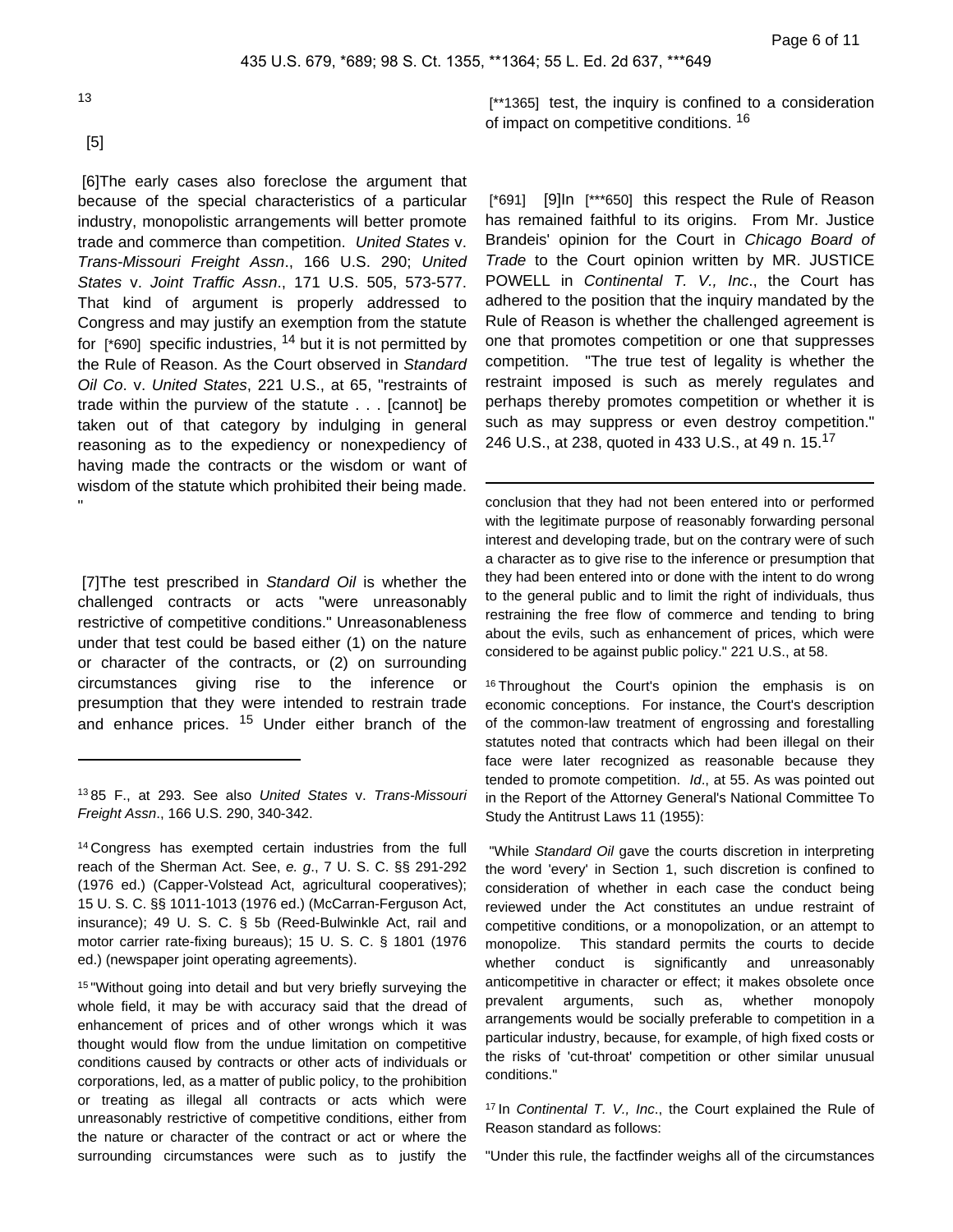[\*692] [10]There are, thus, two complementary categories of antitrust analysis. In the first category are agreements whose nature and necessary effect are so plainly anticompetitive that no elaborate study of the industry is needed to establish their illegality -- they are "illegal per se." In the second category are agreements whose competitive effect can only be evaluated by analyzing the facts peculiar to the business, the history of the restraint, and the reasons why it was imposed. In either event, the purpose of the analysis is to form a judgment about the competitive significance of the restraint; it is not to decide whether a policy favoring competition is in the public interest, or in the interest of the members of an industry. Subject to exceptions defined by statute, that policy decision has been made by the Congress. <sup>18</sup>

#### [11]B. The Ban on Competitive Bidding.

Price is the "central nervous system of the economy," United States v. Socony-Vacuum Oil Co., 310 U.S. 150, 226 n. 59, and an agreement that "[interferes] with the setting of price by free market forces" is illegal on its face. United States v. Container Corp., 393 U.S. 333, 337. In this case we are presented with an agreement among [\*\*\*651] competitors to refuse to discuss prices with potential customers until after negotiations have resulted [\*\*1366] in the initial selection of an engineer. While this is not price fixing as such, no elaborate industry analysis is required to demonstrate the anticompetitive character of such an agreement. It operates as an absolute ban on competitive bidding, applying with equal force to both complicated and simple projects and to both inexperienced and sophisticated customers. As the District Court found, the ban "impedes the ordinary give and take of the market place," and substantially deprives the customer

of a case in deciding whether a restrictive practice should be prohibited as imposing an unreasonable restraint on competition." 433 U.S., at 49.

The Court then analyzed the "market impact" of vertical restraints, noting their complexity because of the potential for a simultaneous reduction of intrabrand competition and stimulation of interbrand competition. Id., at 50-51. "Competitive impact" and "economic analysis" were emphasized throughout the opinion.

<sup>18</sup> See generally Attorney General's Report, supra n. 16, at 10- 11; Bork, The Rule of Reason and the Per Se Concept: Price Fixing and Market Division, 74 Yale L. J. 775 (1965); L. Sullivan, Law of Antitrust 165-197 (1977).

of "the ability to utilize [\*693] and compare prices in selecting engineering services." 404 F.Supp. 457, 460. On its face, this agreement restrains trade within the meaning of § 1 of the Sherman Act.

The Society's affirmative defense confirms rather than refutes the anticompetitive purpose and effect of its agreement. The Society argues that the restraint is justified because bidding on engineering services is inherently imprecise, would lead to deceptively low bids, and would thereby tempt individual engineers to do inferior work with consequent risk to public safety and health. <sup>19</sup> The logic of this argument rests on the assumption that the agreement will tend to maintain the price level; if it had no such effect, it would not serve its intended purpose. The Society nonetheless invokes the Rule of Reason, arguing that its restraint on price competition ultimately inures to the public benefit by preventing the [\*694] production of inferior work and by insuring ethical behavior. As the preceding discussion of the Rule of Reason reveals, this Court has never accepted such an argument.

It may be, as petitioner argues, that competition tends to force prices down and that an inexpensive item may

<sup>19</sup> The Society also points out that competition, in the form of bargaining between the engineer and customer, is allowed under its canon of ethics once an engineer has been initially selected. See n. 6, supra. It then contends that its prohibition of competitive bidding regulates only the timing of competition, thus making this case analogous to Chicago Board of Trade, where the Court upheld an exchange rule which forbade exchange members from making purchases after the close of the day's session at any price other than the closing bid price. Indeed, petitioner has reprinted the Government's brief in that case to demonstrate that the Solicitor General regarded the exchange's rule as a form of price fixing. Reply Brief for Petitioner A1-A28. We find this reliance on Chicago Board of Trade misplaced for two reasons. First, petitioner's claim mistakenly treats negotiation between a single seller and a single buyer as the equivalent of competition between two or more potential sellers. Second, even if we were to accept the Society's equation of bargaining with price competition, our concern with Chicago Board of Trade is in its formulation of the proper test to be used in judging the legality of an agreement; that formulation unquestionably stresses impact on competition. Whatever one's view of the application of the Rule of Reason in that case, see Sullivan, supra n. 18, at 175- 182, the Court considered the exchange's regulation of price information as having a positive effect on competition. 246 U.S., at 240-241. The District Court's findings preclude a similar conclusion concerning the effect of the Society's "regulation."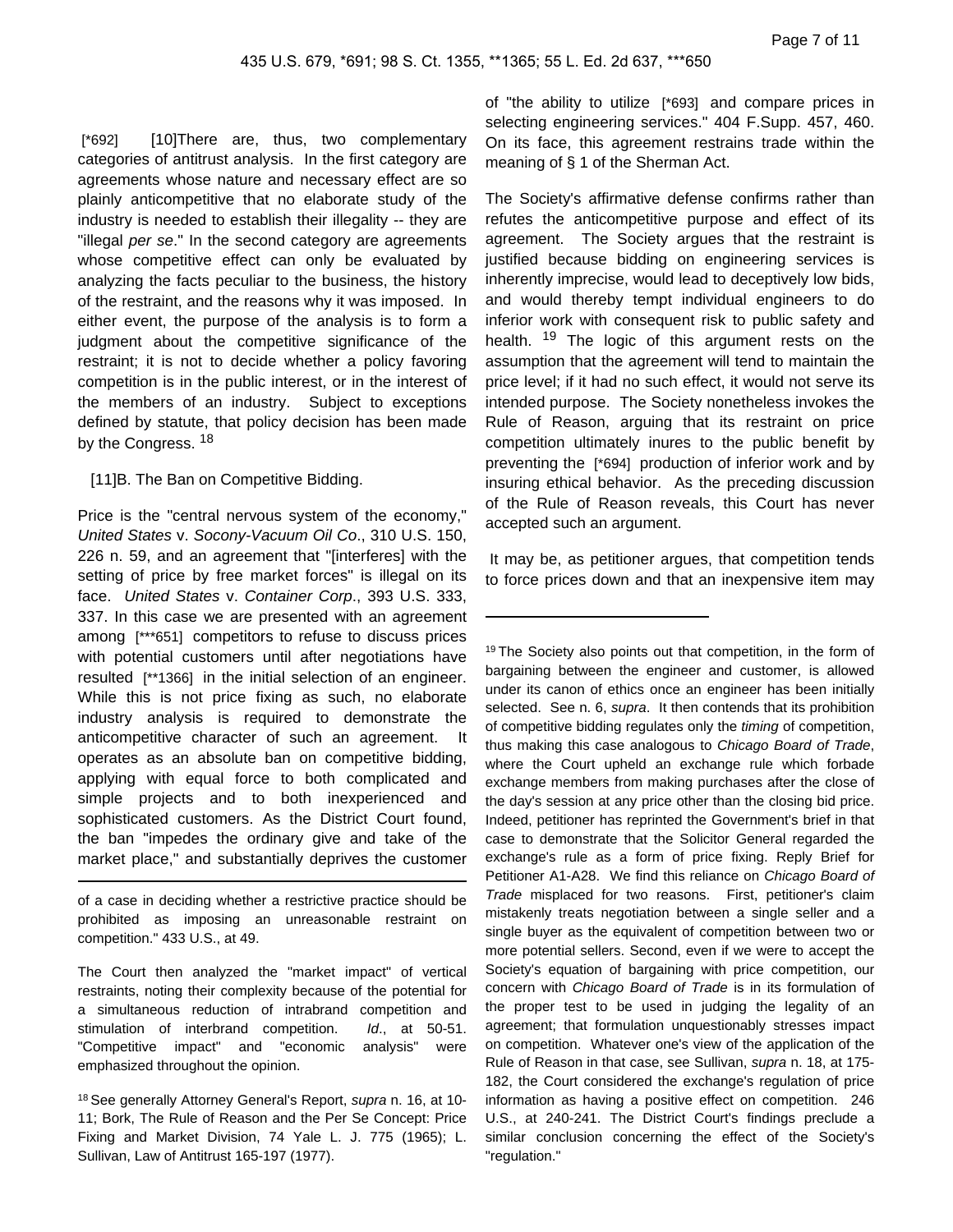be inferior to one that is more costly. There is some risk, therefore, that competition will cause some suppliers to market a defective product. Similarly, competitive bidding for engineering projects may be inherently imprecise and incapable of taking into account all the variables which will be involved in the actual performance of the [\*\*\*652] project. <sup>20</sup> Based on these considerations, a purchaser might conclude that his interest in quality -- which may embrace the safety of the end product -- outweighs the advantages of achieving cost savings by pitting one competitor against another. Or an individual vendor might independently refrain from price negotiation until he has satisfied himself that he fully understands the scope of his customers' needs. These decisions might be [\*\*1367] reasonable; indeed, petitioner has provided ample documentation for that thesis. But these are not reasons that satisfy the Rule; nor are such individual decisions subject to antitrust attack.

[12]The Sherman Act does not require competitive bidding;  $^{21}$  [\*695] it prohibits unreasonable restraints on competition. Petitioner's ban on competitive bidding prevents all customers from making price comparisons in the initial selection of an engineer, and imposes the Society's views of the costs and benefits of competition on the entire marketplace. It is this restraint that must be justified under the Rule of Reason, and petitioner's attempt to do so on the basis of the potential threat that competition poses to the public safety and the ethics of its profession is nothing less than a frontal assault on

<sup>21</sup> Indeed, Congress has decided not to require competitive bidding for Government purchases of engineering services. The Brooks Act, 40 U. S. C. §§ 541-544 (1970 ed., Supp. V), requires the Government to use a method of selecting engineers similar to the Society's "traditional method." See n. 6, supra. The Society relies heavily on the Brooks Act as evidence that its ban on competitive bidding is reasonable. The argument is without merit. The Brooks Act does not even purport to exempt engineering services from the antitrust laws, and the reasonableness of an individual purchaser's decision not to seek lower prices through competition does not authorize the vendors to conspire to impose that same decision on all other purchasers.

the basic policy of the Sherman Act.

The Sherman Act reflects a legislative judgment that ultimately competition will produce not only lower prices, but also better goods and services. "The heart of our national economic policy long has been faith in the value of competition." Standard Oil Co. v. FTC, 340 U.S. 231, 248. The assumption that competition is the best method of allocating resources in a free market recognizes that all elements of a bargain -- quality, service, safety, and durability -- and not just the immediate cost, are favorably affected by the free opportunity to select among alternative offers. Even assuming occasional exceptions to the presumed consequences of competition, the statutory policy precludes inquiry into the question whether competition is good or bad.

The fact that engineers are often involved in large-scale projects significantly affecting the public safety does not alter our analysis. Exceptions to the Sherman Act for potentially dangerous goods and services would be tantamount to a repeal of the statute. In our complex economy the number of items that may cause serious harm is almost endless -- automobiles, [\*\*\*653] drugs, foods, aircraft components, heavy equipment, and countless others, cause serious harm to individuals or to the public at large if defectively made. The judiciary cannot [\*696] indirectly protect the public against this harm by conferring monopoly privileges on the manufacturers.

[13]By the same token, the cautionary footnote in Goldfarb, 421 U.S., at 788-789, n. 17, quoted supra, cannot be read as fashioning a broad exemption under the Rule of Reason for learned professions. We adhere to the view expressed in Goldfarb that, by their nature, professional services may differ significantly from other business services, and, accordingly, the nature of the competition in such services may vary. Ethical norms may serve to regulate and promote this competition, and thus fall within the Rule of Reason.  $22$  But the Society's argument in this case is a far cry from such a position.

<sup>20</sup> We, of course, express no view on the truth of this assertion, although it might be noted that the Society has allowed competitive bidding for some types of engineering projects in this country, see n. 4, supra, and, at one time, allowed competitive bidding for all engineering work in foreign countries "as required by the laws, regulations or practices of the foreign country." App. 6487. This rule, called the "Whenin-Rome" clause, was abolished in 1968. Id., at 6344.

<sup>&</sup>lt;sup>22</sup> Courts have, for instance, upheld marketing restraints related to the safety of a product, provided that they have no anticompetitive effect and that they are reasonably ancillary to the seller's main purpose of protecting the public from harm or itself from product liability. See, e. g., Tripoli Co. v. Wella Corp., 425 F.2d 932 (CA3 1970) (en banc); cf. Continental T. V., 433 U.S., at 55 n. 23.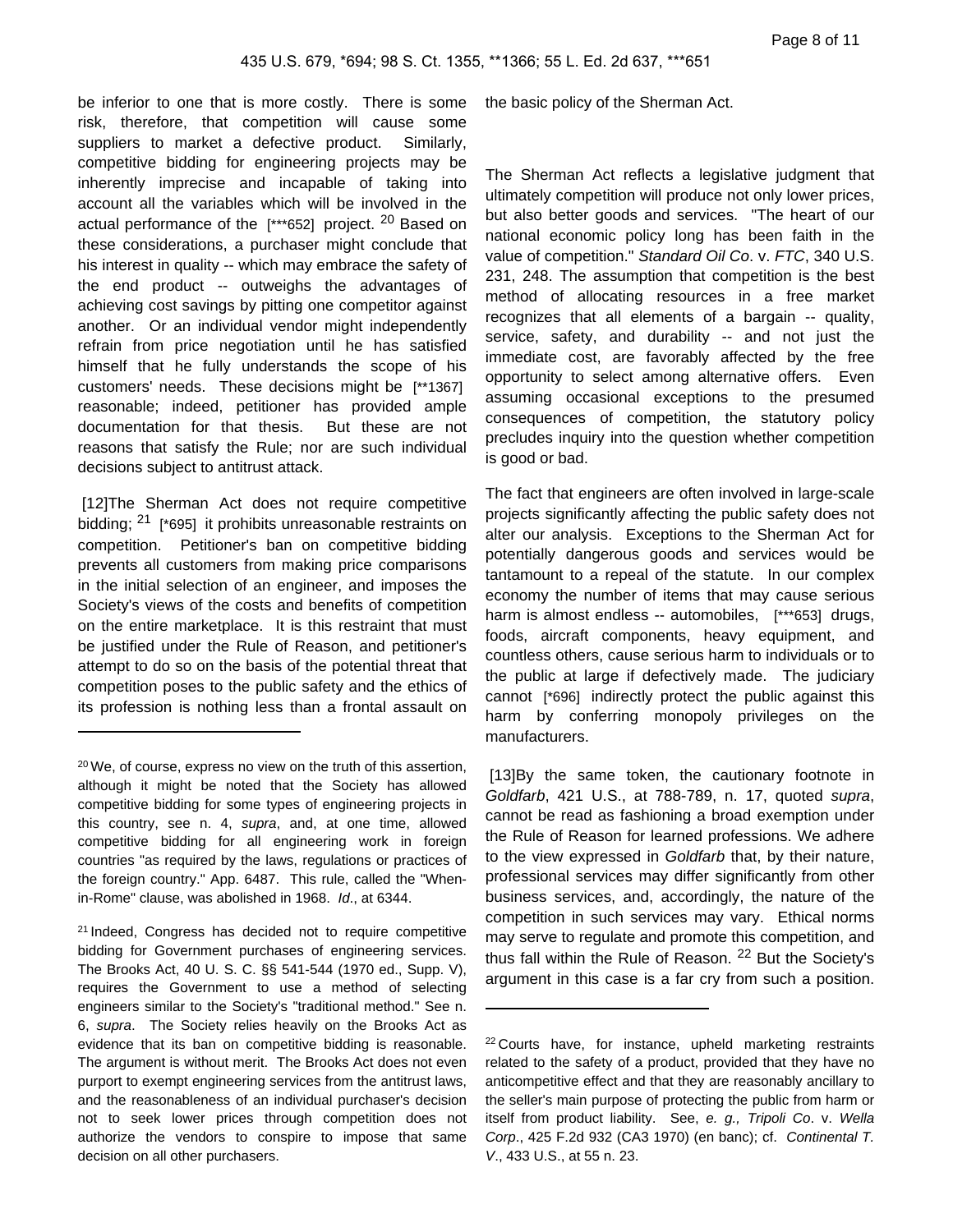We are faced with a contention that a total ban on competitive bidding is necessary because otherwise engineers will be tempted to submit deceptively low bids. Certainly, the problem of professional deception is a proper [\*\*1368] subject of an ethical canon. But, once again, the equation of competition with deception, like the similar equation with safety hazards, is simply too broad; we may assume that competition is not entirely conducive to ethical behavior, but that is not a reason, cognizable under the Sherman Act, for doing away with competition.

In sum, the Rule of Reason does not support a defense based on the assumption that competition itself is unreasonable. Such a view of the Rule would create the "sea of doubt" on which Judge Taft refused to embark in Addyston, 85 F., at 284, and which this Court has firmly avoided ever since.

#### III

The judgment entered by the District Court, as modified by  $[^*697]$  the Court of Appeals,  $^{23}$  prohibits the Society from adopting any official opinion, policy statement, or guideline stating or implying that competitive bidding is unethical.  $24$  Petitioner argues that this judgment abridges its First Amendment rights. <sup>25</sup> We find no merit in this contention.

[15][16][17] Having found the Society guilty of a violation of the Sherman Act, the District Court was empowered to fashion appropriate restraints on the Society's future activities both to avoid a recurrence of the violation and to eliminate its consequences. See, e. g., International Salt Co. v. United States, 332 U.S. 392, 400-401;United States v. Glaxo Group, Ltd., 410 U.S. 52, 64.While the resulting order may curtail the exercise [\*\*\*654] of liberties that the Society might otherwise enjoy, that is a necessary and, in cases such as this, unavoidable consequence of the violation. Just as an injunction against price fixing abridges the freedom of businessmen to talk to one another about prices, so too the injunction in this case must restrict the Society's range of expression on the ethics of competitive bidding.  $26$  The First Amendment does not "make it . . .

impossible ever to enforce laws against agreements in restraint of trade . . . ." Giboney v. Empire Storage & Ice Co., 336 U.S. 490, 502. In fashioning a remedy, the District Court may, of course, consider the fact that its injunction may impinge upon rights that would otherwise be constitutionally [\*698] protected, but those protections do not prevent it from remedying the antitrust violations.

 [18]The standard against which the order must be judged is whether the relief represents a reasonable method of eliminating the consequences of the illegal conduct. We agree with the Court of Appeals that the injunction, as modified, meets this standard. While it goes beyond a simple proscription against the precise conduct previously pursued, that is entirely appropriate.

"The District Court is not obliged to assume, contrary to common experience, that a violator of the antitrust laws will relinquish the fruits of his violation more completely than the court requires him to do. And advantages already in hand may be held by methods more subtle and informed, and more difficult to prove, than those which, in the first place, win a market. When the purpose to restrain trade appears from a clear violation of law, it is not necessary that all of the untraveled roads to that end be left open and that only the worn one be closed." [\*\*1369] International Salt Co., supra, at 400.

The Society apparently fears that the District Court's injunction, if broadly read, will block legitimate paths of expression on all ethical matters relating to bidding. <sup>27</sup> But the answer to these fears is, as the Court held in International Salt, that the burden is upon the proved transgressor "to bring any proper claims for relief to the

<sup>26</sup> Thus, in Goldfarb, although the bar association believed that its fee schedule accurately reflected ethical price levels, it was nonetheless enjoined "from adopting, publishing, or distributing any future schedules of minimum or suggested fees." Goldfarb v. Virginia State Bar, 355 F.Supp. 491, 495- 496 (ED Va. 1973). See also United States v. National Assn. of Real Estate Boards, 339 U.S. 485.

<sup>27</sup> For instance, the Society argues that the injunction can be read as prohibiting it from opposing repeal of statutes such as the Brooks Act, see n. 21, supra, and that such a prohibition would violate the principles of the Noerr-Pennington doctrine. See Eastern Railroad Presidents Conf. v. Noerr Motor Freight, Inc., 365 U.S. 127; Mine Workers v. Pennington, 381 U.S. 657. By its terms the injunction contains no such prohibition, and indeed the Government contends that "[nothing] in the judgment prevents NSPE and its members from attempting to influence governmental action . . . ." Brief for United States 60.

<sup>23</sup> See n. 8, supra.

<sup>24</sup> See App. 9974-9980.

<sup>&</sup>lt;sup>25</sup> Petitioner contends the judgment is both an unconstitutional prior restraint on speech and an unconstitutional prohibition against free association.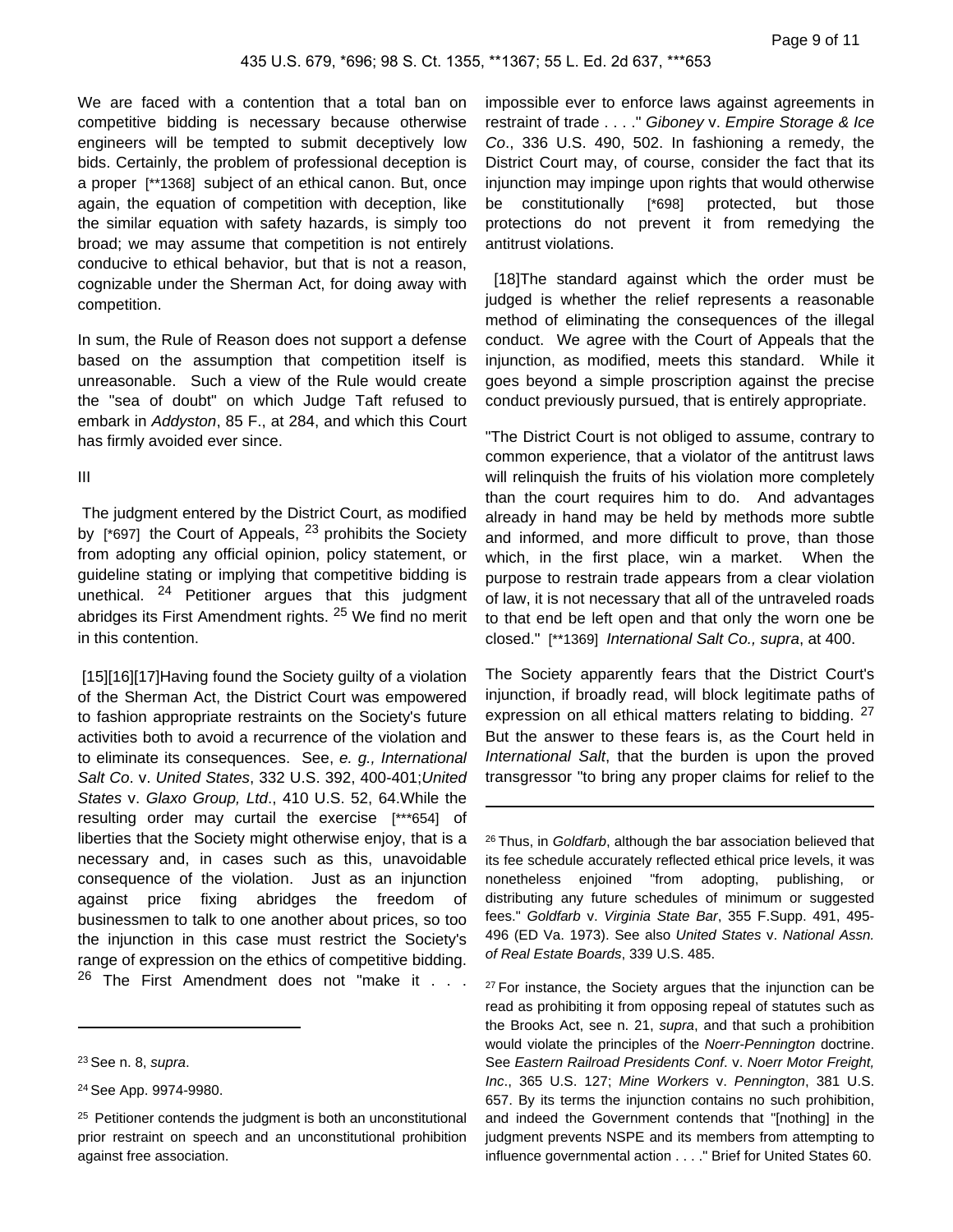court's attention." Ibid. In [\*699] this case, the Court of Appeals specifically stated that "[if] the Society wishes to adopt some other ethical guideline more closely confined to the legitimate objective of preventing deceptively low bids, it [\*\*\*655] may move the district court for modification of the decree." 181 U. S. App. D. C., at 46, 555 F.2d, at 983. This is, we believe, a proper approach, adequately protecting the Society's interests. We therefore reject petitioner's attack on the District Court's order.

The judgment of the Court of Appeals is

#### Affirmed.

MR. JUSTICE BRENNAN took no part in the consideration or decision of this case.

**Concur by:** BLACKMUN (In Part); BURGER (In Part)

### **Concur**

MR. JUSTICE BLACKMUN, with whom MR. JUSTICE REHNQUIST joins, concurring in part and concurring in the judgment.

I join Parts I and III of the Court's opinion and concur in the judgment. I do not join Part II because I would not, at least for the moment, reach as far as the Court appears to me to do in intimating, ante, at 696, and n. 22, that any ethical rule with an overall anticompetitive effect promulgated by a professional society is forbidden under the Sherman Act. In my view, the decision in Goldfarb v. Virginia State Bar, 421 U.S. 773, 788-789, n. 17 (1975), properly left to the Court some flexibility in considering how to apply traditional Sherman Act concepts to professions long consigned to selfregulation. Certainly, this case does not require us to decide whether the "Rule of Reason" as applied to the professions ever could take account of benefits other than increased competition. For even accepting petitioner's assertion that product quality is one such benefit, and that maintenance of the quality of engineering services requires that an engineer not bid before he has made full acquaintance with the scope of a client's desired project, Brief for Petitioner 49-50, 54, petitioner Society's rule is still grossly overbroad. As petitioner concedes, Tr. of Oral [\*700] Arg. 47-48, § 11 (c) forbids any simultaneous consultation between a client and several engineers, even where the client provides complete information to each about the scope and nature of the desired project before requesting price information. To secure a price estimate on a project,

the client must purport to engage a single engineer, and so long as that engagement continues no other member of the Society is permitted to discuss the project with the client in order to provide comparative price information. Though § 11 (c) does not fix prices directly, and though the customer retains the option of rejecting a particular engineer's offer and beginning negotiations all over again with another engineer, the forced process of sequential search inevitably increases the cost of gathering price information, and hence will dampen price competition, without any calibrated role to play in preventing uninformed bids. Then, too, the Society's rule is overbroad in the aspect noted by Judge Leventhal, when it prevents any dissemination of competitive price information in regard to real property improvements prior to the engagement of a single engineer regardless [\*\*1370] of "the sophistication of the purchaser, the complexity of the project, or the procedures for evaluating price information." 181 U. S. App. D. C. 41, 45, 555 F.2d 978, 982 (1977).

My skepticism about going further in this case by shaping the Rule of Reason to such a narrow last as does [\*\*\*656] the majority, \* arises from the fact that there may be ethical rules which have a more than de minimis anticompetitive effect and yet are important in a profession's proper ordering. A medical association's prescription of standards of minimum competence for licensing or certification may lessen the number of [\*701] entrants. A bar association's regulation of the permissible forms of price advertising for nonroutine legal services or limitation of in-person solicitation, see Bates v. State Bar of Arizona, 433 U.S. 350 (1977), may also have the effect of reducing price competition. In acknowledging that "professional services may differ significantly from other business services" and that the "nature of the competition in such services may vary," ante, at 696, but then holding that ethical norms can pass muster under the Rule of Reason only if they promote competition, I am not at all certain that the Court leaves enough elbowroom for realistic application of the Sherman Act to professional services.

**Dissent by:** BURGER (In Part)

<sup>\*</sup> This Court has not always applied the Rule of Reason with such rigor even to commercial businesses. See Appalachian Coals, Inc. v. United States, 288 U.S. 344 (1933); Chicago Board of Trade v. United States, 246 U.S. 231 (1918); L. Sullivan, Law of Antitrust 175-182 (1977); R. Bork, The Antitrust Paradox 41-47, 56 (1978). I intimate no view as to the correctness of those decisions.